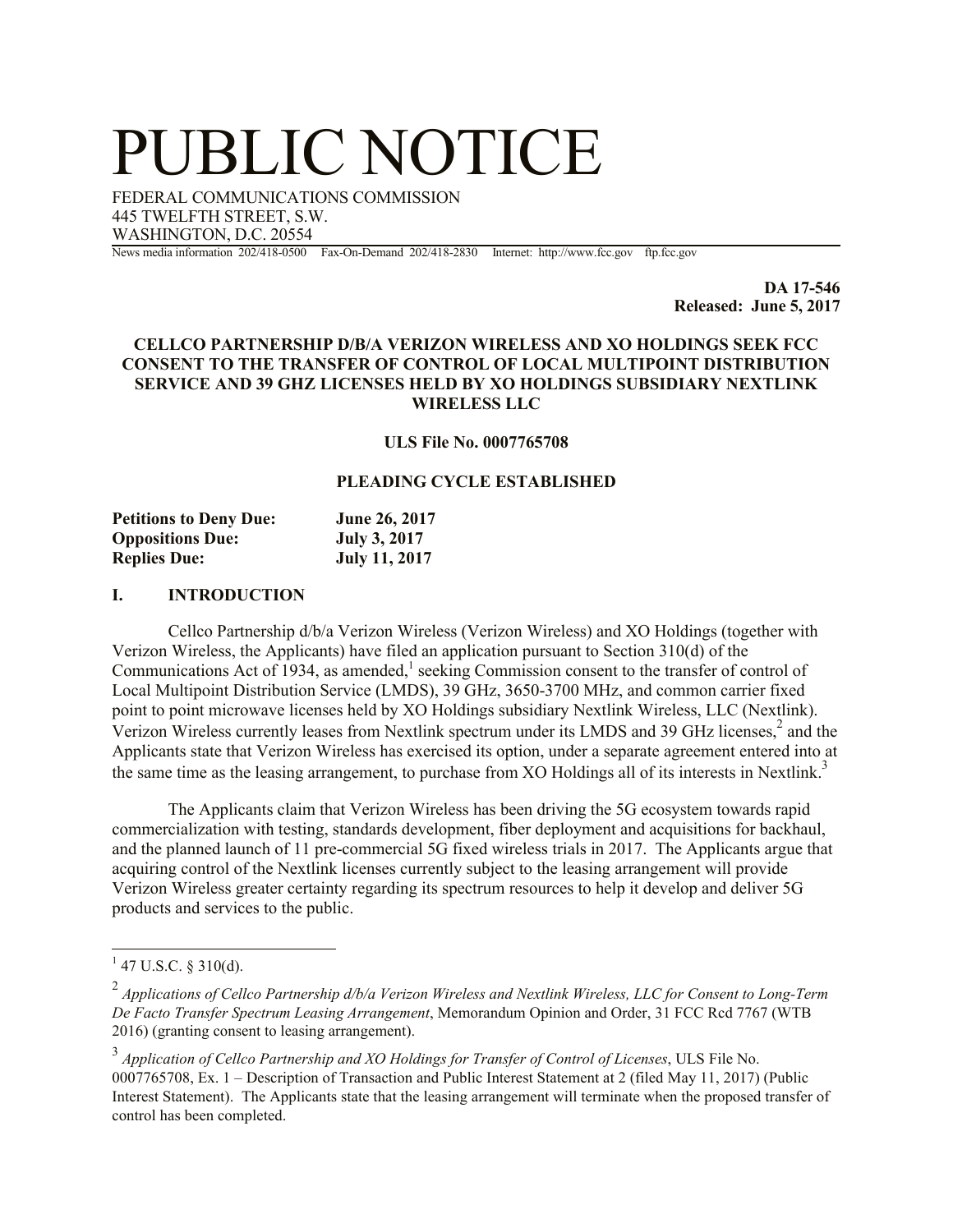The Applicants also assert that the proposed transfer of control does not raise any competitive concerns. The Applicants note that Verizon Wireless currently holds no licenses in millimeter wave bands other than a non-exclusive 70/80/90 GHz license and does not lease any millimeter wave spectrum other than through the existing leasing arrangement with Nextlink. 4 The Applicants further assert that with the proposed transfer of control, Verizon Wireless would not exceed the 1250 megahertz threshold adopted in the *Spectrum Frontiers Report and Order* for secondary market millimeter wave spectrum transactions that may warrant further competitive analysis.<sup>5</sup> The Applicants argue that in the proposed transfer of control, Verizon Wireless would merely be converting its existing lease interest in Nextlink's LMDS and 39 GHz spectrum into an ownership interest in its licenses for the same amount of that millimeter wave spectrum.

### **II. SECTION 310(d) APPLICATIONS**

The application for the transfer of control of licenses has the following file number:

| File No. | Transferor             | <b>Transferee</b>  | <b>Lead Call Sign</b> |
|----------|------------------------|--------------------|-----------------------|
|          | 0007765708 XO Holdings | Cellco Partnership | WQIB325               |

# **III.** *EX PARTE* **STATUS OF THIS PROCEEDING**

Pursuant to Section 1.1200(a) of the Commission's rules,<sup>6</sup> the Commission may adopt modified or more stringent *ex parte* procedures in particular proceedings if the public interest so requires. We announce that this proceeding will be governed by permit-but-disclose *ex parte* procedures that are applicable to non-restricted proceedings under Section 1.1206 of the Commission's rules.<sup>7</sup>

Parties making oral *ex parte* presentations are directed to the Commission's *ex parte* rules. Parties are reminded that memoranda summarizing the presentation must contain the presentation's substance and not merely list the subjects discussed.<sup>8</sup> More than a one- or two-sentence description of the views and arguments presented is generally required.<sup>9</sup> Other rules pertaining to oral and written presentations are set forth in Section 1.1206(b) as well.<sup>10</sup>

## **IV. GENERAL INFORMATION**

The transfer of control application has been found, upon initial review, to be acceptable for filing. The Commission reserves the right to return any application if, upon further examination, it is determined to be defective and not in conformance with the Commission's rules or policies.

 $6$  47 C.F.R. § 1.1200(a).

 $^{7}$  47 C.F.R. § 1.1206.

 $847$  C.F.R. § 1.1206(b)(1).

9 *Id*.

 $10$  47 C.F.R. § 1.1206(b).

<sup>&</sup>lt;sup>4</sup> The Applicants represent that Verizon Wireless, after the proposed transfer of control is completed, would honor the terms and conditions of Nextlink's existing leases and agreements with third parties making use of the spectrum associated with the transferred licenses. *Id.* at 6.

<sup>5</sup> *Use of Spectrum Bands Above 24 GHz for Mobile Radio Services*, Report and Order and Further Notice of Proposed Rulemaking, 31 FCC Rcd 8014, 8081 n.486 (*Spectrum Frontiers Report and Order).* The Applicants note that, pursuant to that order, Nextlink's 28 GHz LMDS and 39 GHz licenses will be converted to the Upper Microwave Flexible Use Service. Public Interest Statement at 2 n.6.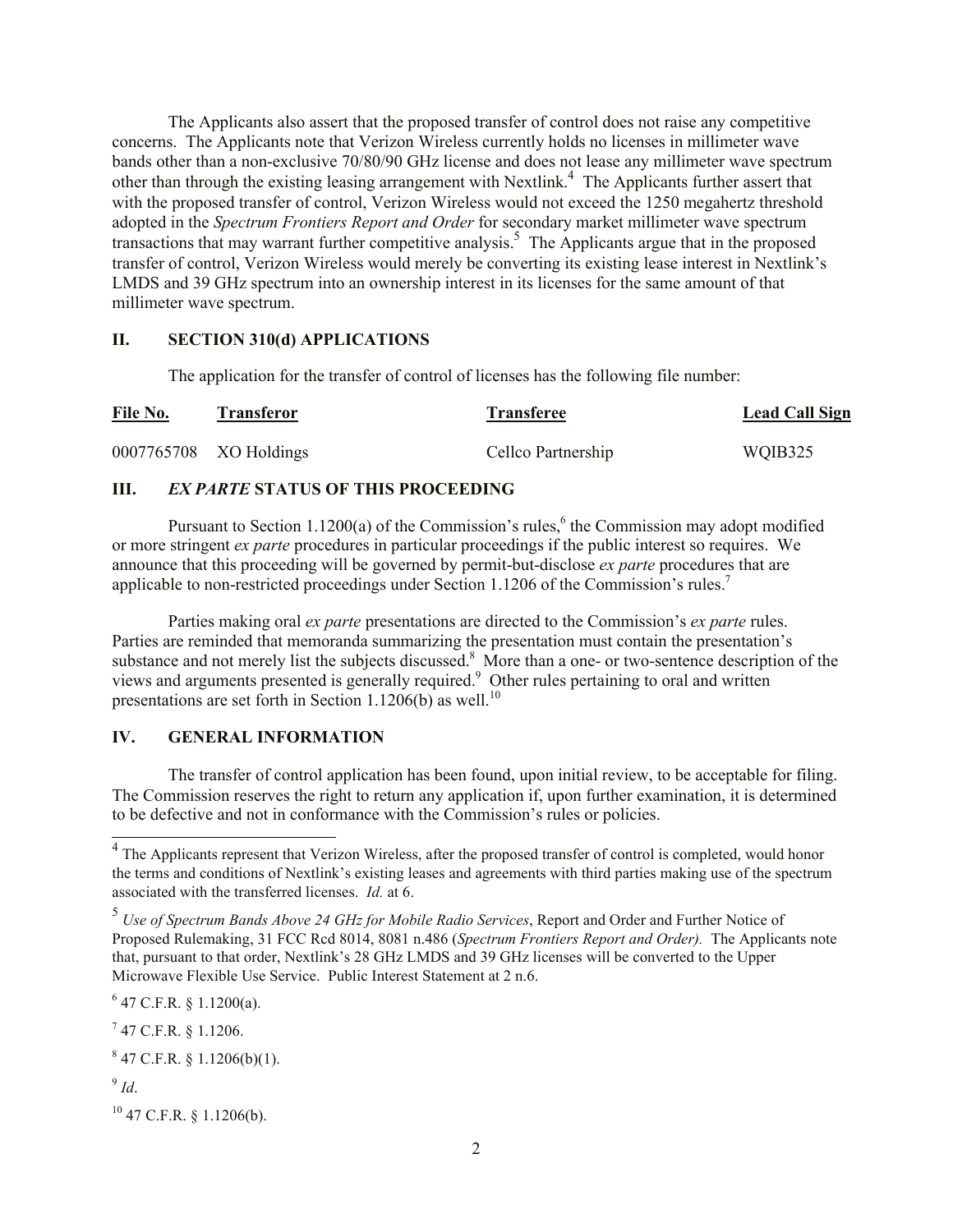Interested parties must file petitions to deny no later than **June 26, 2017**. Persons and entities that file petitions to deny become parties to the proceeding. They may participate fully in the proceeding, including seeking access to any confidential information that may be filed under a protective order, seeking reconsideration of decisions, and filing appeals of a final decision to the courts. Oppositions to such pleadings must be filed no later than **July 3, 2017**. Replies to such pleadings must be filed no later than **July 11, 2017**. All filings concerning matters referenced in this Public Notice should refer to ULS File No. 0007765708**.**

**To allow the Commission to consider fully all substantive issues regarding the application in as timely and efficient a manner as possible, petitioners and commenters should raise all issues in their initial filings. New issues may not be raised in responses or replies.<sup>11</sup> A party or interested person seeking to raise a new issue after the pleading cycle has closed must show good cause why it was not possible for it to have raised the issue previously. Submissions after the pleading cycle has closed that seek to raise new issues based on new facts or newly discovered facts should be filed within 15 days after such facts are discovered. Absent such a showing of good cause, any issues not timely raised may be disregarded by the Commission.**

Under the Commission's current procedures for the submission of filings and other documents,<sup>12</sup> submissions in this matter may be filed electronically (*i.e.*, though the Commission's Universal Licensing System (ULS)) or by hand delivery to the Commission.

- **To file electronically**, visit the ULS web site at http://wireless.fcc.gov/uls/ and click on the "Submit a Pleading" link, complete the administrative information, and upload your pleading.
- **To file by paper**, the original and one copy of each filing must be filed by hand or messenger delivery, by commercial overnight courier, or by first-class or overnight U.S. Postal Service mail. All hand-delivered or messenger-delivered paper filings for the Commission's Secretary must be delivered to FCC Headquarters at 445 12th St., S.W., Room TW-A325, Washington, D.C. 20554. The filing hours at this location are 8:00 a.m. to 7:00 p.m. All hand deliveries must be held together with rubber bands or fasteners. Any envelopes must be disposed of before entering the building. Commercial overnight mail (other than U.S. Postal Service Express Mail and Priority Mail) must be sent to 9300 East Hampton Drive, Capitol Heights, MD 20743. U.S. Postal Service first-class, Express, and Priority mail should be addressed to 445 12th Street, S.W., Washington, D.C. 20554. All filings must be addressed to the Commission's Secretary, Office of the Secretary, Federal Communications Commission.

One copy of each pleading must be delivered electronically, by email or facsimile, or if delivered as paper copy, by hand or messenger delivery, by commercial overnight courier, or by first-class or overnight U.S. Postal Service mail (according to the procedures set forth above for paper filings), to: (1) Linda Ray, Broadband Division, Wireless Telecommunications Bureau, at linda.ray@fcc.gov or (202) 418-2463 (facsimile); (2) Kate Matraves, Competition and Infrastructure Policy Division, Wireless Telecommunications Bureau, at catherine.matraves@fcc.gov or (202) 418-2643 (facsimile); and (3) Jim Bird, Office of General Counsel, at TransactionTeam@fcc.gov or (202) 418-1234 (facsimile).

The application and any associated documents are available for public inspection and copying during normal reference room hours at the following Commission office: FCC Reference Information Center, 445 12th Street, S.W., Room CY-A257, Washington, D.C. 20554. The application also is available electronically through ULS, which may be accessed on the Commission's Internet website. To

 $\overline{a}$ 

<sup>11</sup> *See* 47 C.F.R. § 1.45(c).

<sup>12</sup> *See FCC Announces Change in Filing Location for Paper Documents*, Public Notice, 24 FCC Rcd 14312 (2009).